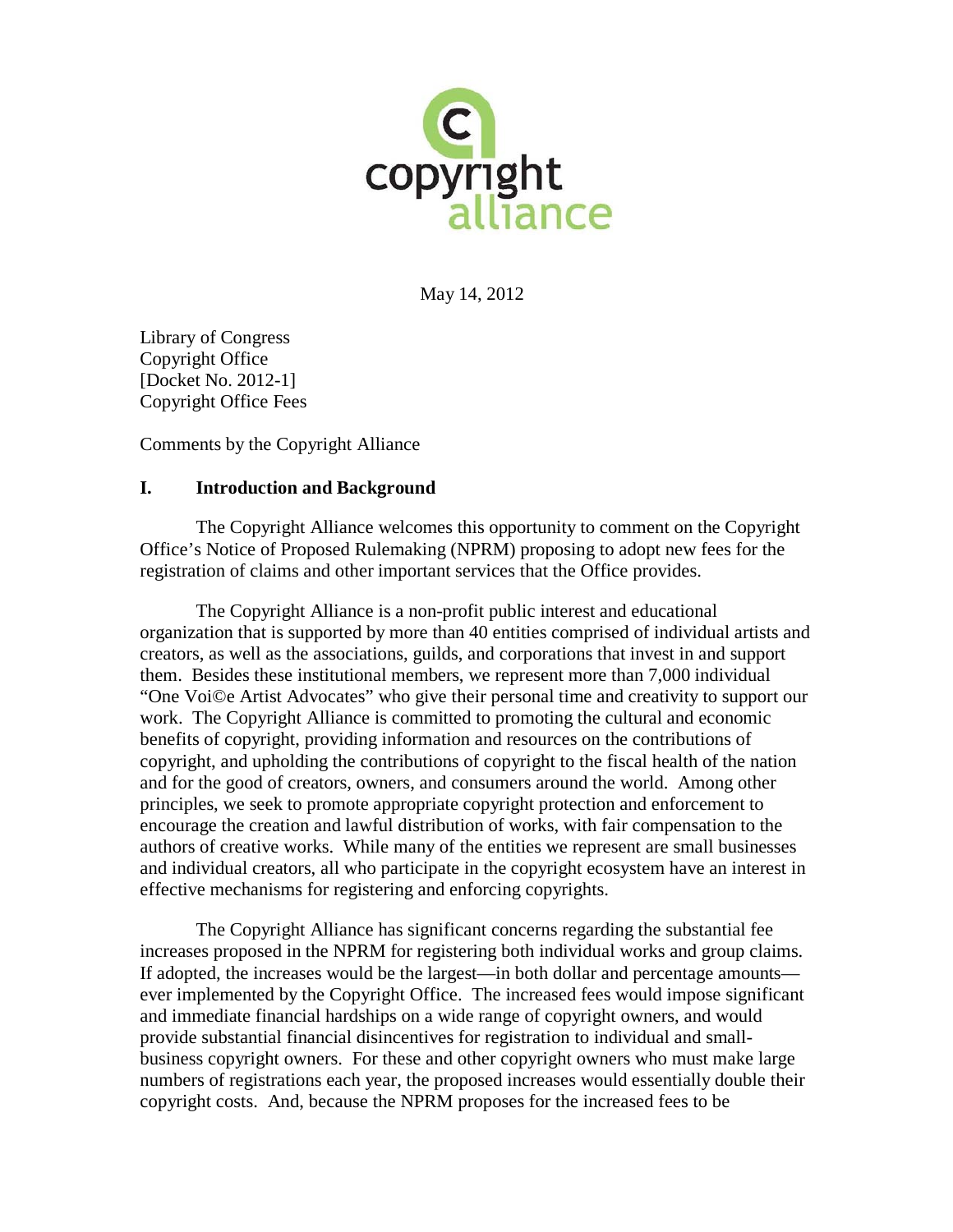implemented starting this October, these increases will drastically impact current-year budgets without warning.

The Copyright Alliance recognizes the Copyright Office's need to recover a significant portion of the costs it incurs. The Copyright Alliance believes that the Copyright Office can and should consider a number of modifications or alternatives to the proposed increases that would balance more appropriately the Office's cost-recovery interests with the important public interests in providing incentives for the registration and deposit of copyrighted works:

- Any fee increase should be reasonable and incremental in comparison to the fee charged in the prior year. Substantial fee increases should be phased in over time.
- The NPRM proposes a lower fee increase for "single authors," but only those whose works are *not* registered as works made for hire. The Copyright Office should re-define eligibility for the lower fee so that small businesses operated by individual artists for tax, liability, or other business reasons would also be eligible for the lower fee. The lower fee also should be available to single authors or small business who commission works made for hire.
- Registration fees on a per-work (or per-group registration) basis should be reduced for copyright owners who submit large numbers of registrations.
- Work with third parties to create a registration API for ingesting large numbers of registrations and deposits.

Because the membership of the Copyright Alliance is broad and diverse, we expect that individual members may submit additional comments elaborating on particular challenges and concerns faced by different segments of the creative community.<sup>[1](#page-1-0)</sup>

## **II. Copyright Owners and the Public Have Substantial Interests in Incentives for Registration and Deposit**

The fees charged for registering copyrighted works implicate public as well as private interests. The NPRM primarily justifies the increased fees on the ground that the underlying services "benefit only or primarily the user of that service." 77 Fed. Reg. 18742 (Mar. 28, 2012). Registration and deposit, however, benefit more than just the particular owners who register their copyrights. While the owner of a copyrighted work obtains the most immediate benefit from any particular registration, a system that promotes readily accessible—and widely utilized—registration and deposit also furthers important public interests.

<span id="page-1-0"></span> $<sup>1</sup>$  In addition, some members of the Copyright Alliance take no position on the NPRM.</sup>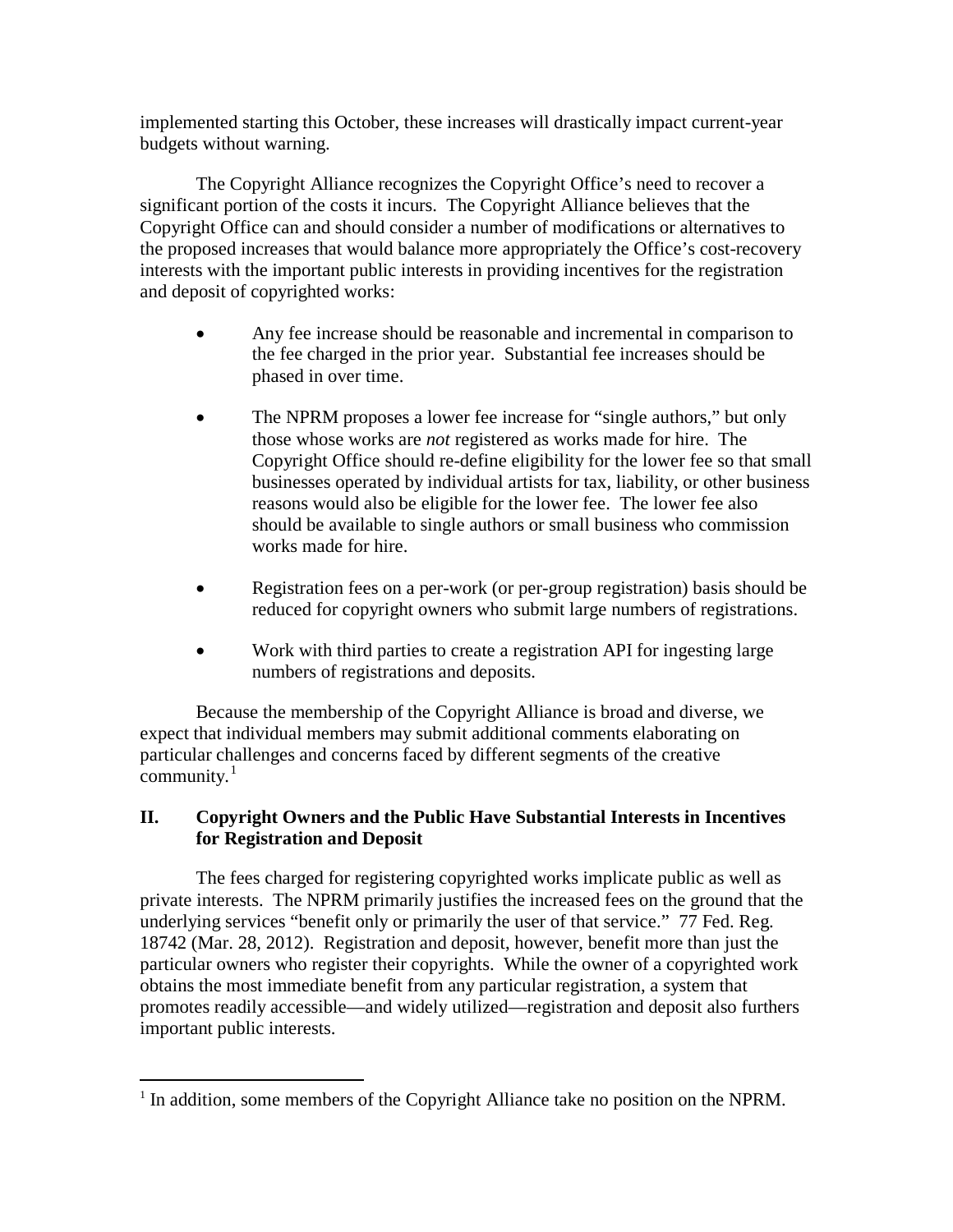In the first place, providing incentives to registration and deposit fortifies the Library of Congress's storehouse of the nation's creative works. As a general rule, copyright owners must deposit complete copies (or phonorecords) of the best edition of their works at or around the time of registration. These copies and phonorecords thereafter are available for the use and disposition of the Library of Congress. *See* 17 U.S.C. § 407. Hence, registration and deposit help to increase the public record of copyrighted works.

Moreover, an accessible and utilized registration system facilitates the dissemination of copyrighted works. An organized database of copyrighted works and their registered owner makes it easier to match people who want to license copyrighted works with the people who own them. As the NPRM recognizes, "users of copyrighted works rely on the Copyright Office registration records to identify copyright owners when they require licenses." 77 Fed. Reg. at 18743. Conversely, when owners do not register their works, the system for the lawful licensing and exploitation of copyrighted works is impeded, as the Copyright Office has discussed in addressing the "orphan works" problem. *See Report on Orphan Works: A Report of the Register of Copyrights* at 15-17 (Jan. 2006). Congress, in the Copyright Act, has provided significant incentives to register, including making registration (or preregistration) in general a prerequisite to enforcing the copyright in court, 17 U.S.C. § 411, and conditioning the availability of statutory damages and attorney's fees on registration. *Id*. § 412.

In light of the significant public interests served by encouraging registration, the process of setting fees has always taken these interests into account, as well as the need for the Copyright Office to recover a portion of its costs. For example, in 1989, Congress by statute increased the basic registration fee by \$10. In the process of considering that legislation, the House Judiciary Committee rejected an amendment that would have increased the fee by \$20, which would have more closely reflected the actual costs of filing incurred by the Copyright Office. *See* H.R. Rep. No. 101-279 at 4, 101st Cong., 1st Sess. (Oct. 13, 1989).

## **III. General Issues**

The registration fee increases proposed in the NPRM would provide significant disincentives to registration and deposit. The NPRM proposes to increase the basic fee for registering an original work of authorship electronically from \$35 to \$65. If adopted, this would be the largest percentage increase ever imposed by the Copyright Office. It would be the largest increase for basic registration in absolute dollars ever. The NPRM proposes even greater absolute dollar increases for paper filings and for group registrations of periodicals and serial daily newspapers or qualified newsletters.

The magnitude of the fee increases would disproportionately impact individuals and small businesses with constrained budgets. Illustrators and graphic artists, for example, may create dozens (or more) copyrighted revisions of their work in the process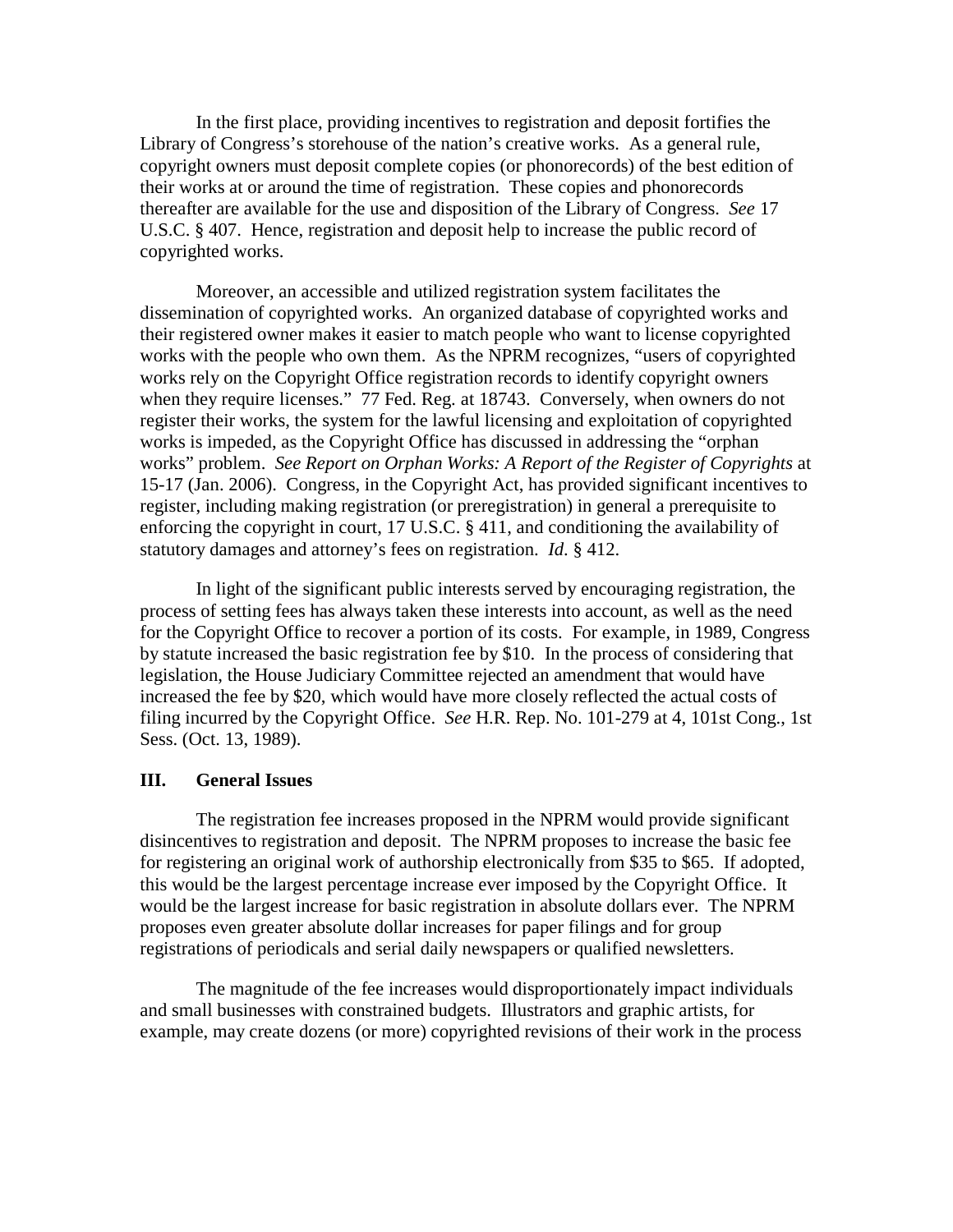of completing a final product for commercial dissemination.<sup>[2](#page-3-0)</sup> In light of the distinction between "published" and "unpublished" works, the many different versions that an artist creates along the way may not be eligible for group registration. The artist thus faces the prospect of having to make numerous individual registrations for her or his many creations, or risk being without legal recourse in the event those works are later used without authorization. The cost of registering multiple published and unpublished works already is substantial under the current fee schedule, which explains in part why many members of the creative community (including photographers, illustrators, and graphic artists) do not register their works. For example, a 2012 survey of members of the American Society of Media Photographers (ASMP) found that 57% of respondents had registered their works with the Copyright Office, while 43% had not. Of the 57% who had registered their works, nearly 70% said that the general fee increase for registering basic claims (a \$30 increase) would likely cause them to decrease their registrations; of this same group, more than 40% said that their registrations likely would decrease even at the lower fee increase that the NPRM proposes for "single authors" (a \$10 increase). ASMP's survey results confirm what basic economics (and common sense) counsel: nearly doubling the cost of registration will provide significant disincentives to registration among individual and small business copyright owners. Given that works created by individuals and small businesses disproportionately account for orphan works, providing disincentives to the substantial number of such owners who do register and deposit their works (and raising the bar for the likewise substantial number who do not) is likely to exacerbate the orphan works problem.

The proposed increases for group registration fees also are substantial. For example, the NPRM proposes to increase the fee for bulk registration of newspaper daily issues by nearly 88%, from \$80 to \$150. The Newspaper Association of America (NAA) estimates that this and other proposed increases in the filing fees for newspapers could cost its members an aggregate of more than \$1 million annually, over and above the existing fees these members pay to register their works. NAA is a strong advocate for the Copyright Office to adopt technological solutions that will make registration of newspapers more efficient. To aid this effort, NAA members already are involved in a pilot program to enable the Copyright Office to receive individual newspaper issues in PDF format, which is more cost-effective and less labor-intensive than submission via microfilm. NAA believes that innovative technological solutions such as these, once fully implemented, will save the Copyright Office time and money, and will greatly reduce the need for significant registration fee increases.

The proposed fee increases would double the copyright expenditures of many other copyright owners, including owners of sound recording or musical compositions who register large numbers of separately copyrighted works each year. The financial hardship imposed on these and other copyright owners would be exacerbated by the very

<span id="page-3-0"></span> $2^2$  By way of first-hand example, the artist who worked on the Copyright Alliance's recent logo design submitted several rounds of designs, containing more than 40 different illustrations. An individual artist, of course, will work on many such projects over the course of a single year.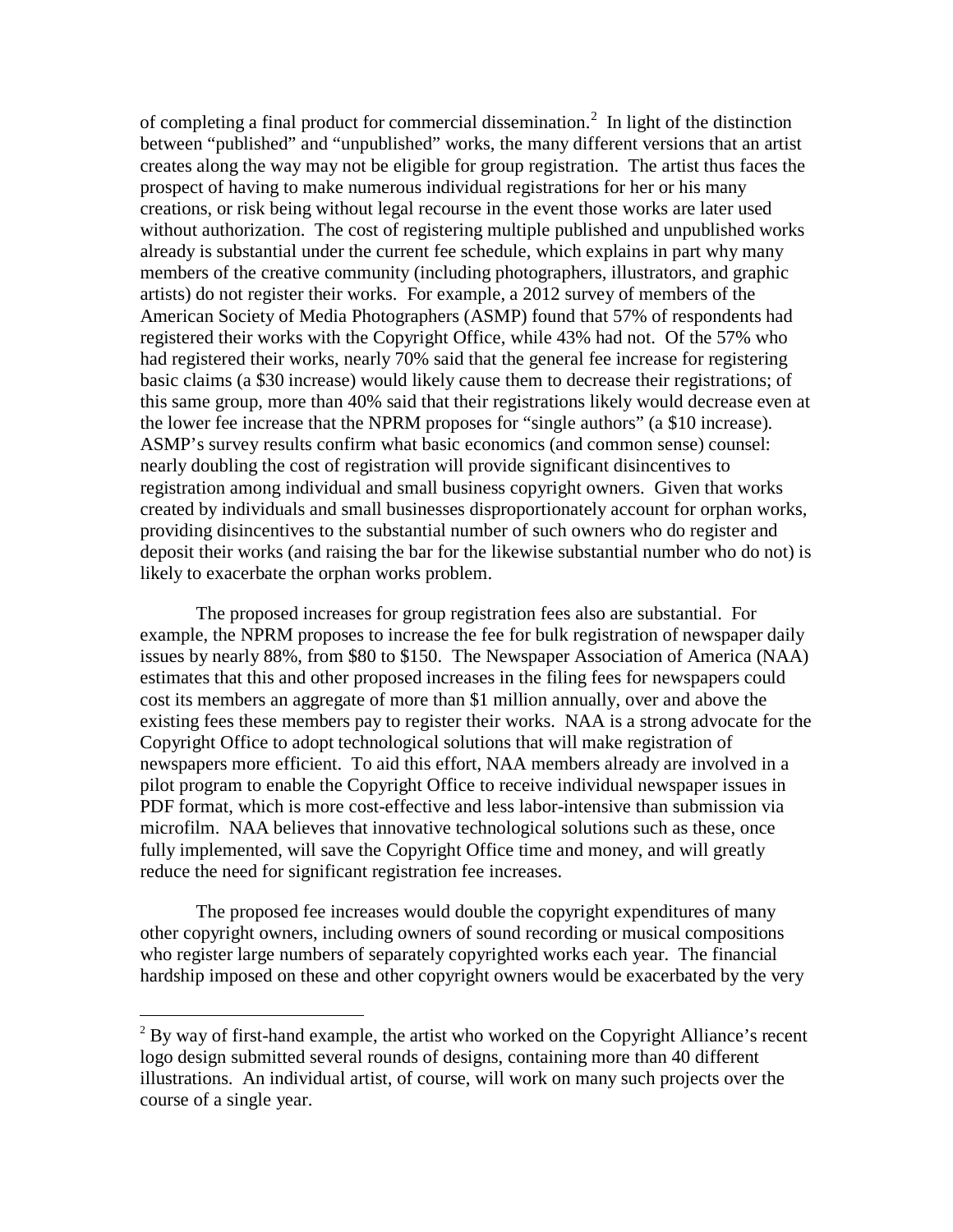narrow time-frame within which copyright owners would have to adapt to the increases. The Copyright Office released the NPRM on March 21, 2012, and proposes to implement the new fees with the beginning of the new fiscal year, October 1, 2012. 77 Fed. Reg. at 18748. Many copyright owners already have budgeted their copyright costs for the current year, or are setting budgets for these costs for next year. An immediate, almost doubling of the costs of copyright registration will cause severe budgetary and fiscal constraints for copyright owners (many of whom already face significant challenges in the current economic climate) and will do so without warning or time to modify currentyear budgets.

As noted, the Copyright Alliance recognizes that the Copyright Office itself faces budgetary challenges and constraints. We respectfully submit that the Copyright Office should consider several modifications or alternatives to the current NPRM, to achieve greater balance among the various interests implicated by the proposed fee increase:

• *Fee increases should be moderate and gradual; large-scale fee increases should be phased in over time*. Large percentage or large dollar fee increases in any particular year can wreak havoc on the budgets of already financially constrained copyright owners. The Copyright Alliance urges the Copyright Office to limit any yearover-year fee increase to a modest dollar amount and percentage increase. If the Copyright Office concludes that significant fee increases are necessary to achieve longerterm cost recovery, the Copyright Alliance urges the Copyright Office to implement such increases over a multi-year period.

• *The Copyright Office should broaden the exception for "single authors" to works made for hire*. The NPRM recognizes the impact of the proposed fee increases on small copyright owners. To ameliorate that impact, the NPRM proposes a lower (though still sizeable) fee increase for what the NPRM calls "single authors." The lower registration fee, however, would be available only "to a single author who is also the claimant for the online filing of a claim in a single work *that is not a work made for*  hire<sup>[.]"</sup> 77 Fed. Reg. at 18743 (emphasis added).

Excluding the reduced fees for small copyright owners who either register their works through corporate entities, or who register their creations as works made for hire, is inequitable and unfair to many individuals and small businesses. Works made for hire are not owned exclusively by large companies. There are legitimate reasons why a rights holder would register a work through a corporate entity rather than as an individual author, including tax and liability concerns. Similarly, small business and individual copyright owners (such as independent visual artists, some songwriters, small recording labels, independent filmmakers, and educational publishers) regularly register works made for hire. The lower fee for "single authors" should be available to both of these groups. By excluding these groups from eligibility for the lower fee, the Copyright Office appears to be expressing a value judgment about works made for hire that is at odds with important policy interests served by providing protection for works made for hire. These important policy interests include facilitating the licensing and use of copyrighted works and reducing the incidence of orphan works.